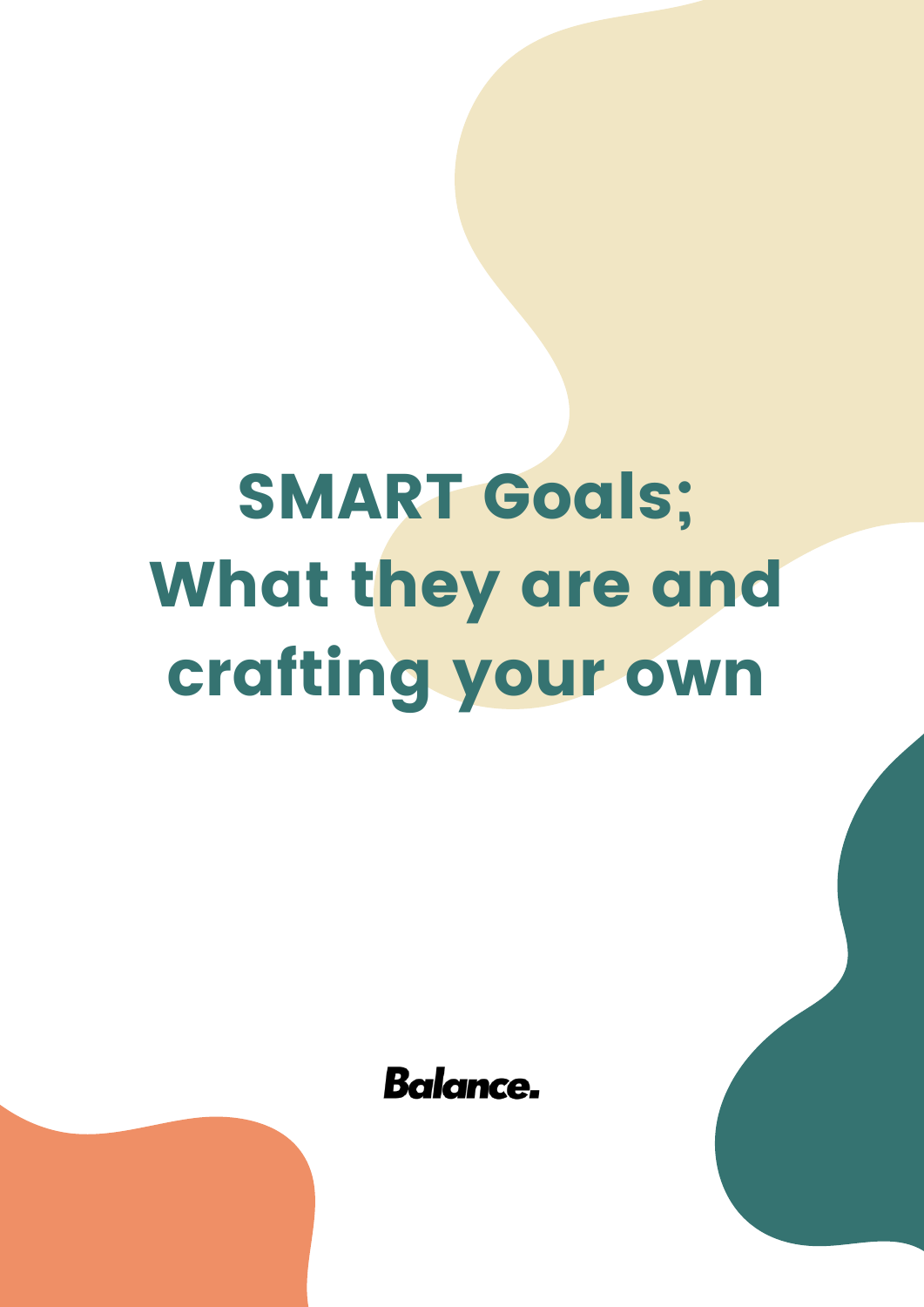## What are S.M.A.R.T goals?

SMART goals have long been a staple of effective goal setting. The acronym SMART stands for;

- Specific
- Measurable
- Achievable
- Realistic
- Time-bound

This system breaks down the goal into smaller and more manageable chunks, making it easier to achieve.

How do you determine a **specific** goal?

The first step in developing a good habit/goal is to describe exactly what that new habit/goal will be. Instead of saying you will eat more vegetables and fruits, your goal might be to fill 2/3 of your plate with non-starchy vegetables and fruits at each meal.

## How do you determine a **measurable** goal?

Measuring your progress and holding yourself accountable along the way will help keep you on track. An online or paper journal is a great way to monitor your progress. Monitoring doesn't always have to be quantitative either and data doesn't always paint the whole picture; that's why I'd like for us to keep a journal to reflect on how we feel, things we've noticed, wins outside of the gym and unrelated to our physique.

If you want to be more active, you might set out to walk for at least a half hour, five days a week, and write down your activity each day to track your progress. If you want to increase your daily steps, a simple step counter can tell you how you are doing.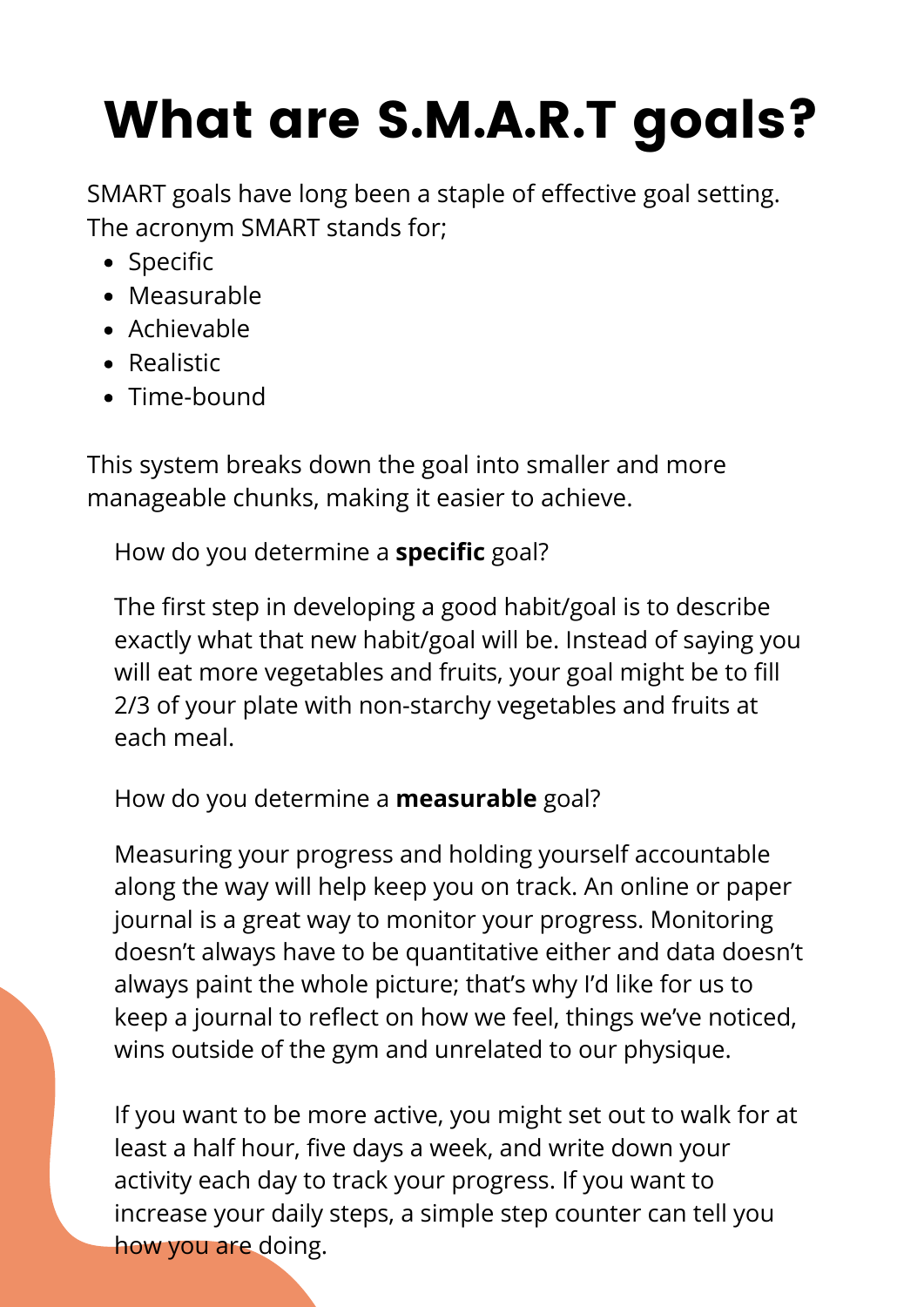How do you determine a **achievable** goal?

Make sure you have the tools, information and resources you need to reach your goal. If a gym membership is out of your budget, a walking program like the one described above may be a better option for a fitness goal.

How do you determine a **realistic** goal?

Setting a goal that is realistic can help avoid setbacks and false starts. For example, if you know you hate to run, training for a marathon may not be realistic.

Aim for something challenging but not impossible. You can always adjust the goal later if it's too easy. Long-term behaviour change is more likely if you start small.

How do you determine a **time-bound** goal?

Goals without starting points and deadlines are easier to put off. Spell out when you are going to begin your new behaviour or activity and how often you are going to do it.

If you want to improve your diet, a goal could be to substitute plant-based protein for meat three meals a week beginning this Sunday.

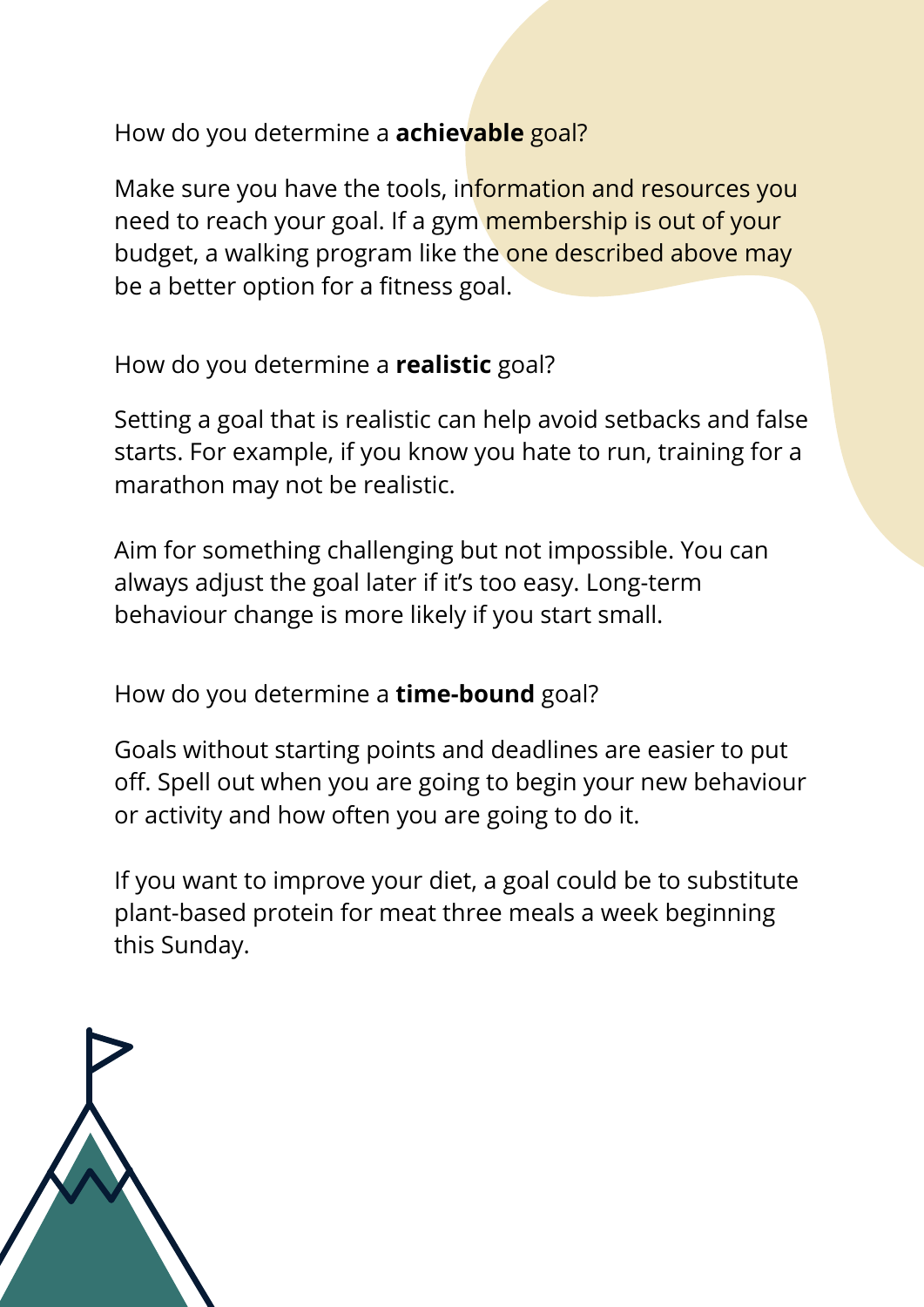| Write the goal you have in mind;                                                                                                       |
|----------------------------------------------------------------------------------------------------------------------------------------|
|                                                                                                                                        |
| Now use the SMART principle to explore individual aspects of<br>your goal to elaborate and establish a more focused goal;              |
| Specific; What do you want to accomplish? Who needs to be included? When<br>do you want to do this? Why is this a goal?                |
| Measurable; How can you measure progress and know if you've successfully<br>met your goal?                                             |
| Achievable; Do you have the skills required to achieve the goal? If not, can<br>you obtain them? What is the motivation for this goal? |
| Realistic; Do my circumstances allow for me to achieve this goal?                                                                      |
| Time bound; What's the deadline and is it realistic to achieve within this?                                                            |

**Review what you have written, and craft a new goal statement based on what the answers to the questions above have revealed;**